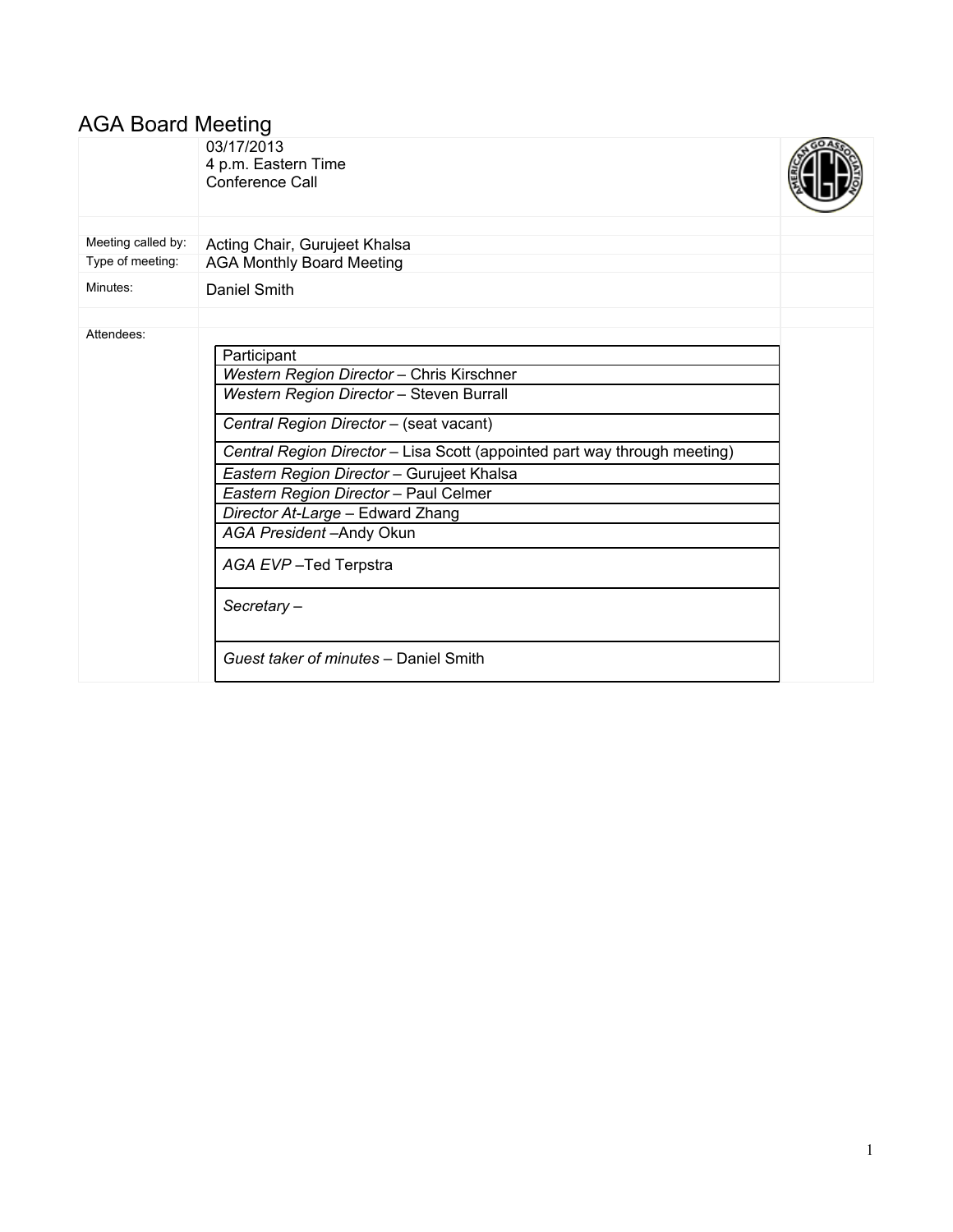Called to order at 6:05 EDT

# *Filling the midwest board vacancies.*

Khalsa: Lisa Scott is willing to fill Smith's seat.

Okun: Election to fill Barber's seat is moving forward.

Discussion about whether Lisa should leave the call. (Smith interjects: It's a good idea to always go into executive session for these discussions so that it's not unusual in the case when it is really needed.)

Celmer moves to enter executive session to discuss matters regarding personnel. Burrall seconds. Unanimous.

In executive session at 3:10. (Terpstra, Scott, and Smith leave.)

Left executive session at 3:16 EDT. (Smith rejoins)

Burrall moves to appoint Lisa Scott to fill Smith's vacancy. Celmer seconds. Unanimous.

(Terpstra and Scott rejoin the call.)

## *Approval of prior minutes.*

Celmer moves to approve the minutes. Scott seconds ("I looked at them"). Unanimous.

## *President's report.*

Okun: Attended North American Go Convention. Event could possibly be a winter congress equivalent. Weather was bad. Joanne Missingham was very well received. Okun is hopeful that we could learn from the Taiwanese pro system.

Khalsa: Any international politics to be aware of regarding Taiwan?

Okun: I don't think so. I ran it by Thomas. Taiwan gets its own invitations to international tournaments, etc.

Zhang: Might be wise to refer to it as "Chinese Taipei."

Kirschner: Concur.

Okun: ? might be a good sponsor/partner. They run Magic the gathering tournaments and are happy about anything that makes for more game players.

Okun: Cuba still hard to get in to. Would be nice if we could get them internet access, that's what their strong players need to get stronger. They don't have clocks, we should send them some. We should sponsor one of them to come to the congress. Thoughts as to how we could raise money for this?

Celmer: discuss over email.

Okun: Went to Shanghai for the Nong-shim (?) finals. Relations with KBA remain great. Brief conversation with China Qi-won, but did not get much of anywhere. Stayed for G? cup final. Taiwan Ing Foundation seems to be losing money. Shanghai Ing Foundation is in good shape. Yang Yuchia (head of Taiwan Ing Foundation) did not want to meet with Okun. Would like to invite ? instead of Yang Yuchia to this year's congress.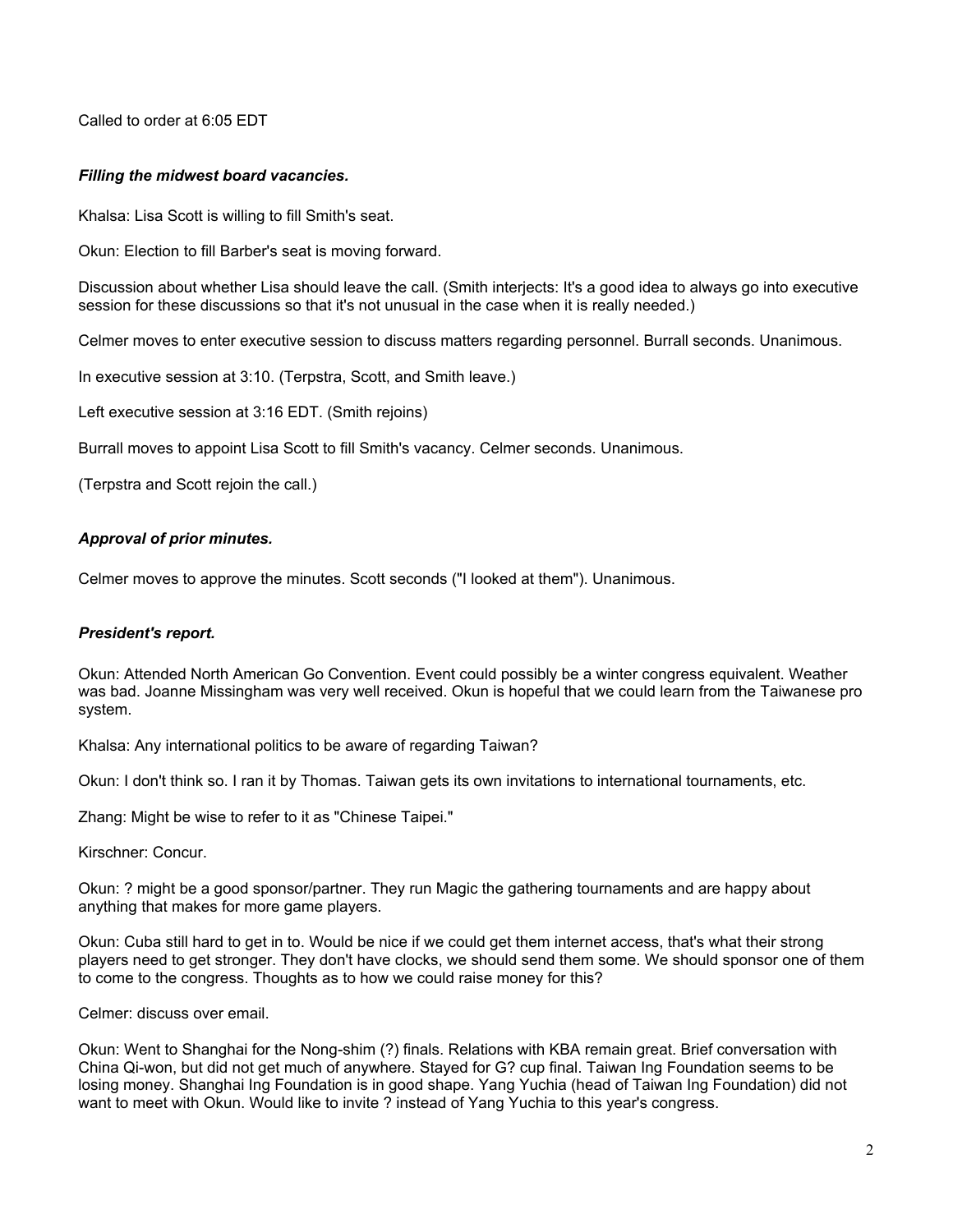Okun: Boston folks have set up Go Expo next week at behest of Ing Foundation to kick off ACGA. Okun will attend. Oddly, Ing Foundation officials will not be attending.

Okun: John Kwei in Bay area had tournament, they are on their way to having a World Youth finalist.

Okun: Have not found replacement for Tygem. We will announce that we will do a selection, but it will be a process that starts this year and will end in 2014.

### *Report on how congress preparations are going*

Kirschner: I sent out a synopsis. We're behind schedule but pretty much on track. Bank account open and functional. Set up to remain open for future congresses indefinitely. Changed processors. Application process was delayed. It took a while to get ? that we needed. Pricing is almost fixed. 330 attendees is the break-even point for the budget. We're being a little conservative. At 460, we'd make 28,000.

Khalsa: when will registration open?

Kirschner: Thursday or Friday.

Scott: What demographics are you assuming with those numbers?

Kirschner: (table of numbers)

Celmer: Who's acting as congress liaison?

Kirschner: Terpstra is filling in.

# **Old business.**

#### *Mentor program.*

Khalsa: Brainstorming. A lot of enthusiasm. Identified one or two folks interested, but looking for more. Paul (Barchilon?) was very helpful.

## *Secretary position*

Khalsa: Still in limbo. No resignation letter has been received.

Kirschner: Sam is going to remind Chuck. But it might be reasonable at this point to send a registered letter.

Scott: After six months, it's probably time to remove him.

Kirschner: removal process requires publication, etc.

Okun: You all should decide to put on agenda of a special meeting 50 days from now the question of removing secretary. Registered letter would be a good idea.

Khalsa: What are we missing out on besides minutes?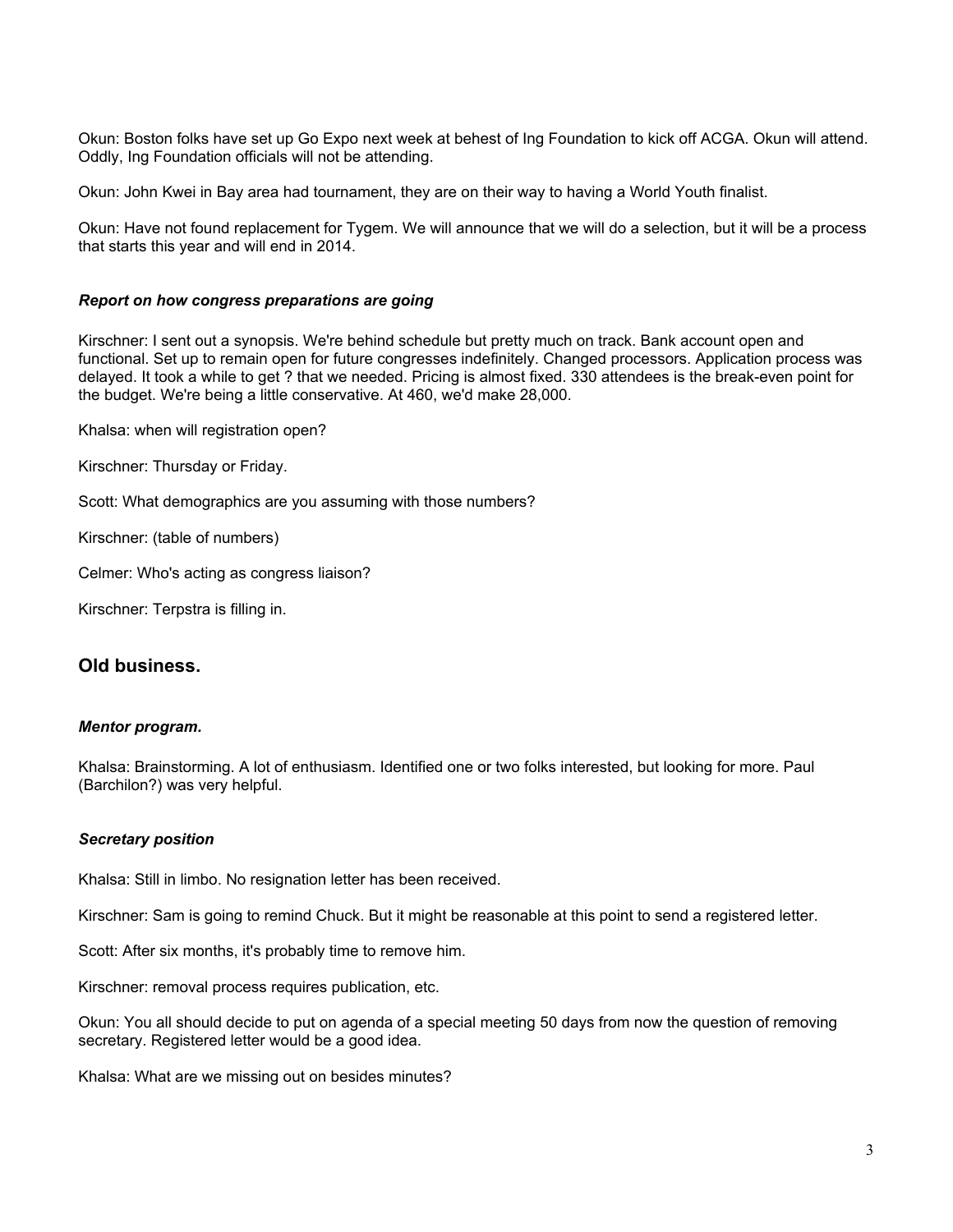Kirshner: Secretary's signature is useful for lots of things.

Kirshner moves that we send a letter conditional on not receiving a resignation in the next week. And his removal to be voted on in the April 5th meeting. Burrall seconds.

Discussion in executive session, 7:19 - 7:25.

Unanimous.

# *Chairman*

Celmer moves to have a special meeting to appoint a chair on March 31. Burrall seconded.

Motion carries, 5-1

# **New Business**

## *Discount incentives.*

Zhang: Since we usually have a surplus, we should spend some money to help players who have to travel further.

Scott: How to decide who gets these funds?

Zhang: Perhaps to those who have to travel, for example more than 200 miles.

Scott: Most players travel more than 200 miles.

Zhang: First we should try to decide if it's a good idea to give a subsidy.

Khalsa: I think it's hard to fairly administrate a travel subsidy.

Kirschner: how much of a discount are we talking about? \$15 just doesn't make a difference.

Scott: Cheap, off-site housing is the sort of thing that might make a difference.

Khalsa: Perhaps take this up again by email.

# *Waive AGA chapter fee*

Zhang: Has talked to many clubs. Could we waive fee for first timers, or all clubs? The key thing is to get them involved, they don't have voting rights or ownership in the AGA.

Scott: Agree with sentiment, but I'm not sure that it's really that a big barrier. Many clubs just don't see benefits.

Kirschner: Setting membership dues and types is in the purview of the Assembly, not the board. If we waive the fee entirely, there's no bar for an individual to sign up as a chapter. If we make it free, we might get so many chapters (ooo I want to be a chapter too! etc) that it will be difficult to get a quorum at national assembly.

Khalsa: Let's continue this by email, also.